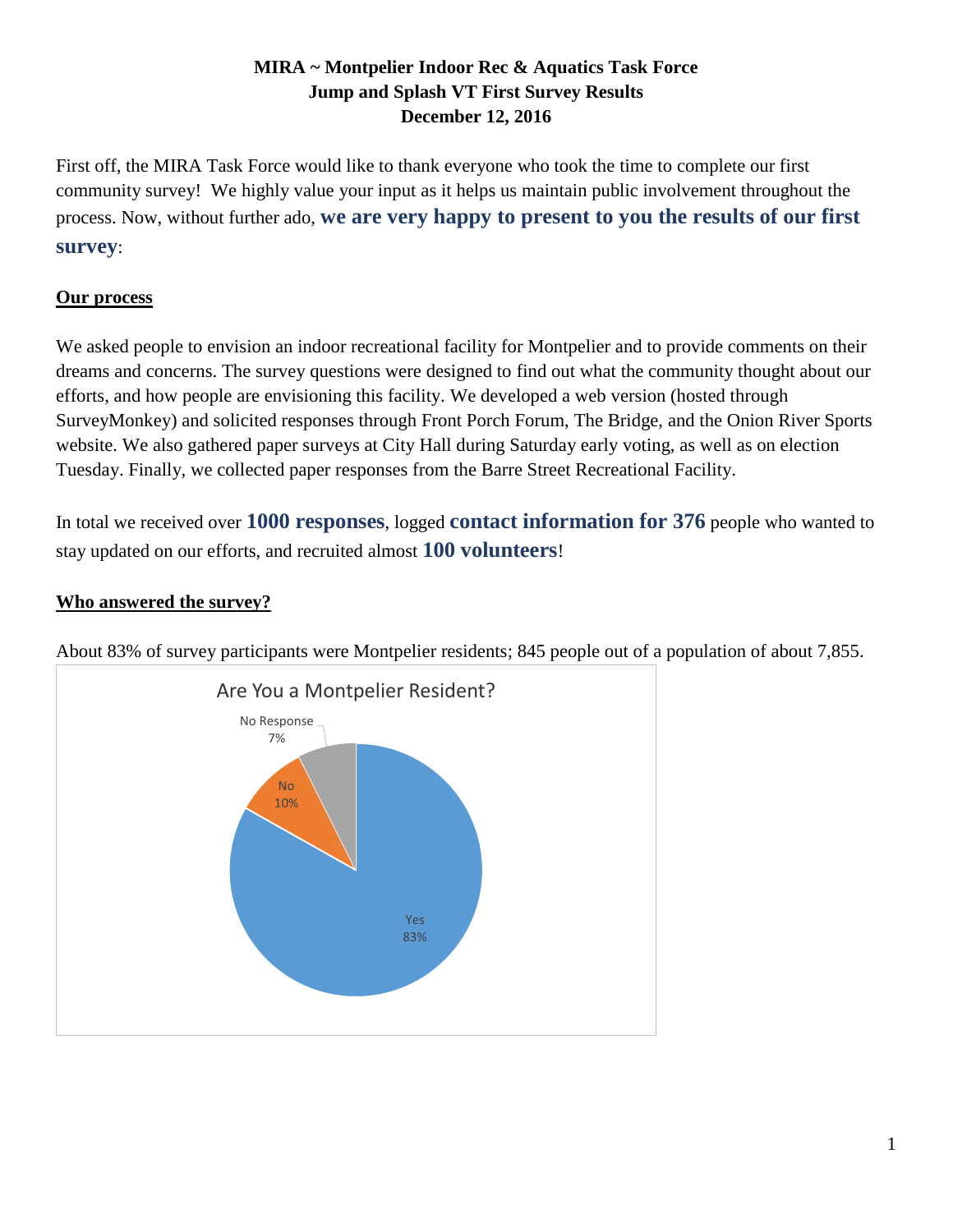#### **What type of facility do people want to see?**

While the results of this survey do not "set in stone" the design of the facility, it was interesting to learn what people hoped to see. Two-thirds of survey participants would like a lap/competition-style pool, and many also want an open gymnasium. Almost all amenities received between 34 and 67% support.



\* All percentages are out of number of people who answered this question (1005) except "abstained" which is out of total surveys collected (1016)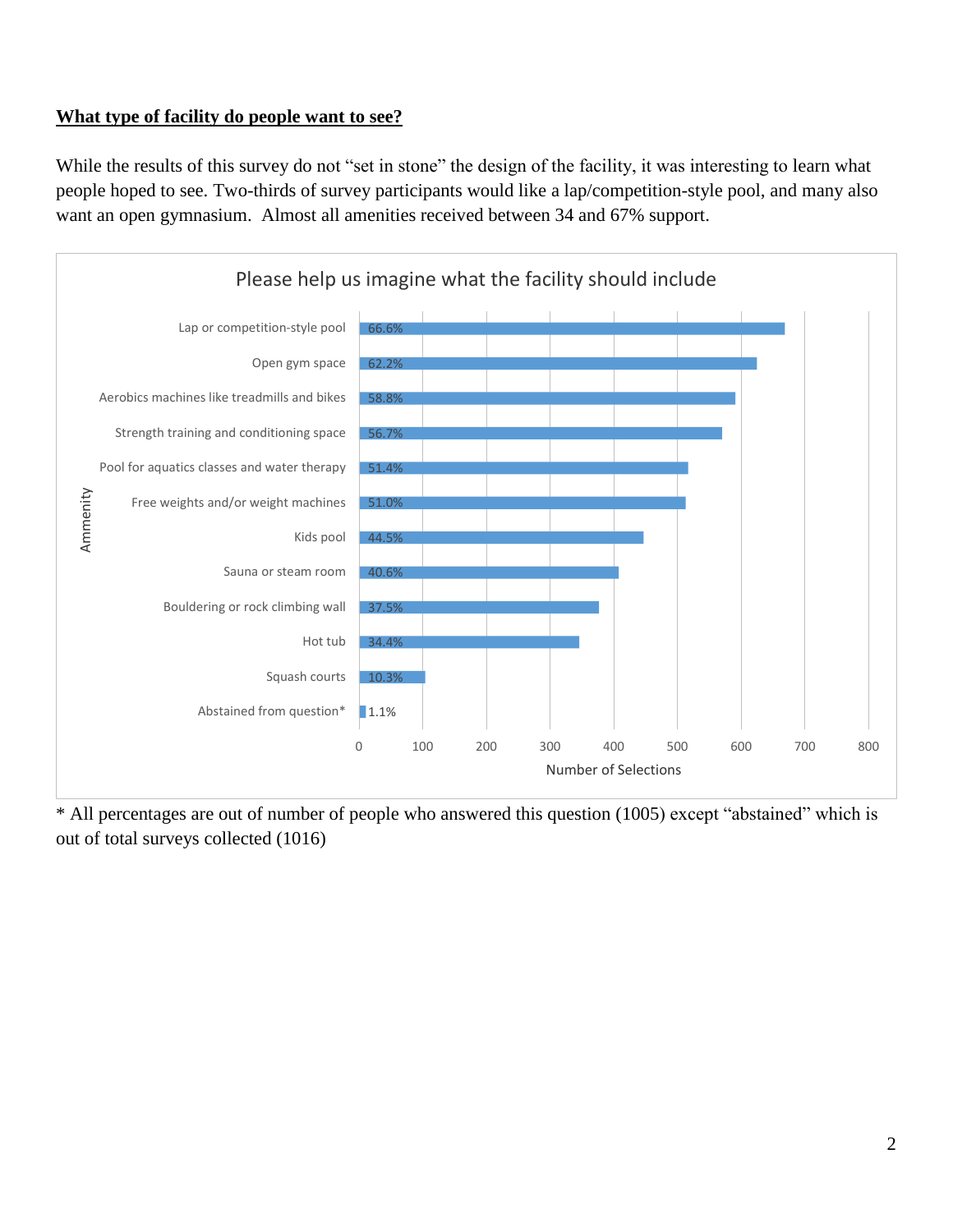Many of you had some great suggestions of other amenities to include in the facility. There was a lot interest in having spare rooms available for use by group exercise classes, community fitness clubs, or wellness professionals. In a similar vein, several people requested public meeting space for things other than fitness, for example, crafters, or classes in healthy living. An indoor track was also frequently suggested.

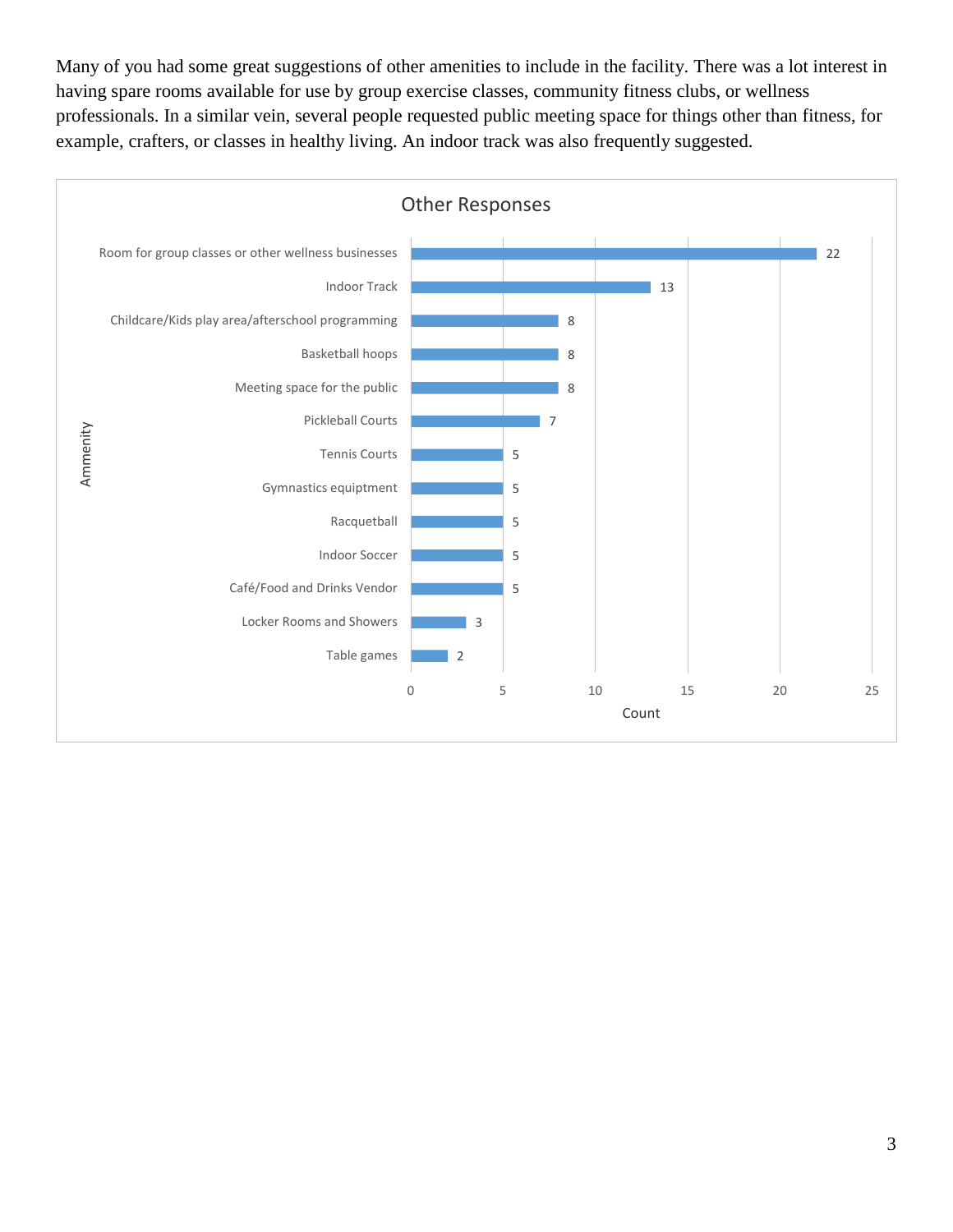## **What type of programming do people want to see?**

The greatest interest was for group exercise and aquatics classes while there was less interest in facilitation of seasonal league sports. All programming, however, received support between 39 and 68%.



\* All percentages are out of number of people who answered this question (948) except "abstained" which is out of total surveys collected (1016)

Several survey respondents got more specific with the group exercise selection and requested yoga/Pilates-type classes. Other programming requests included classes that targeted a particular demographic such as seniors, those with disabilities, women, or children. There were also several requests that a lap pool include dedicated lap-swimming hours.

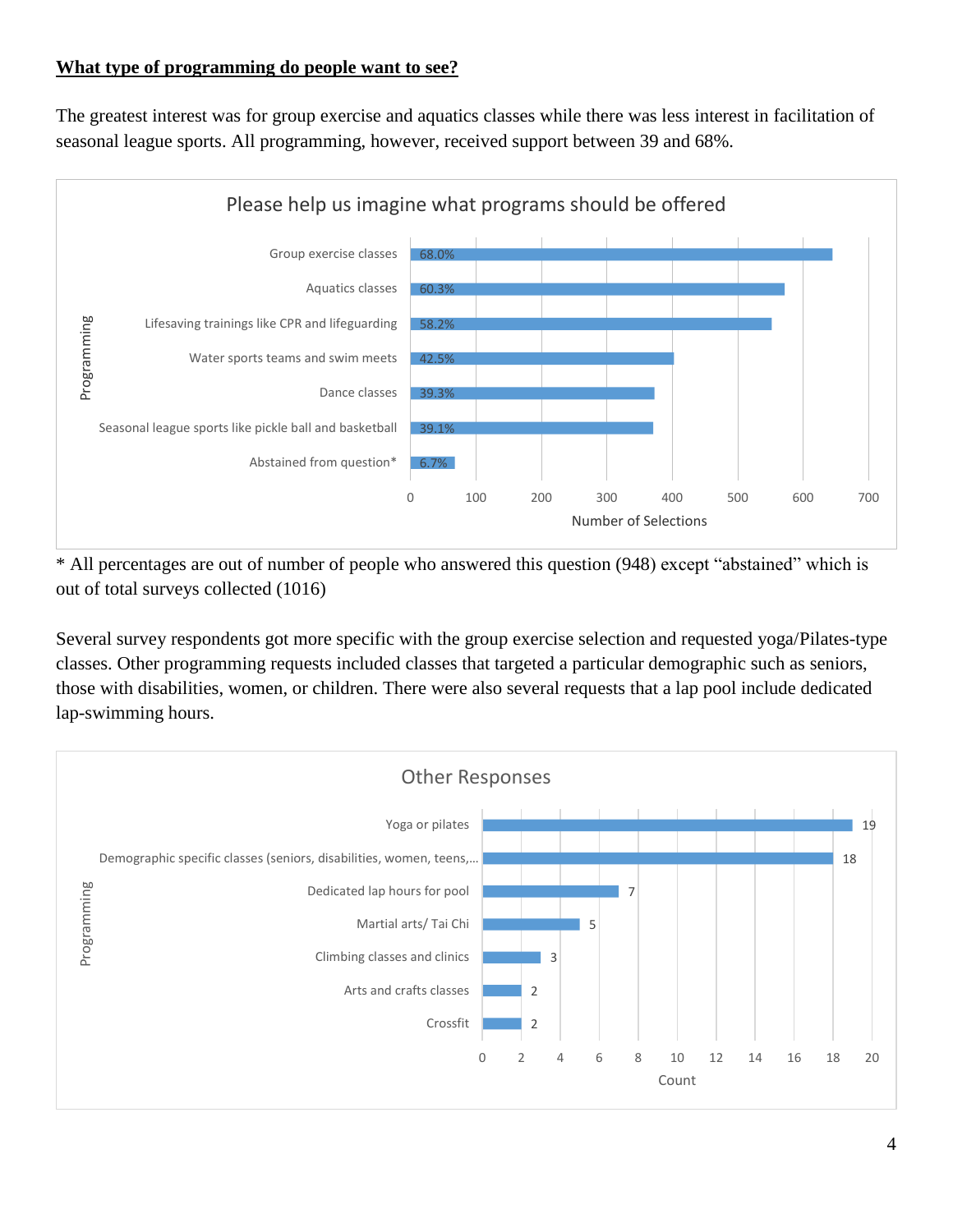#### **What are people's preferences in traveling to the indoor center?**

Almost half of survey respondents (41%) prefer to travel under 2 miles, while an additional 33% are willing to travel up to 5 miles. In total, almost three quarters of survey respondents feel that more than 5 miles from their home is too far.



Travel by use of sidewalk is the most popular mode of transportation. Many individuals indicated that it would be valuable to have a facility that kids and teens could walk to after school. The second most popular mode of transportation is car with several people indicating that, particularly with pool use in the winter, a car felt more reasonable than walking. Over 50% of people also said they would use a bike to get there.



\* All percentages are out of number of people who answered this question (997) except "abstained" which is out of total surveys collected (1016)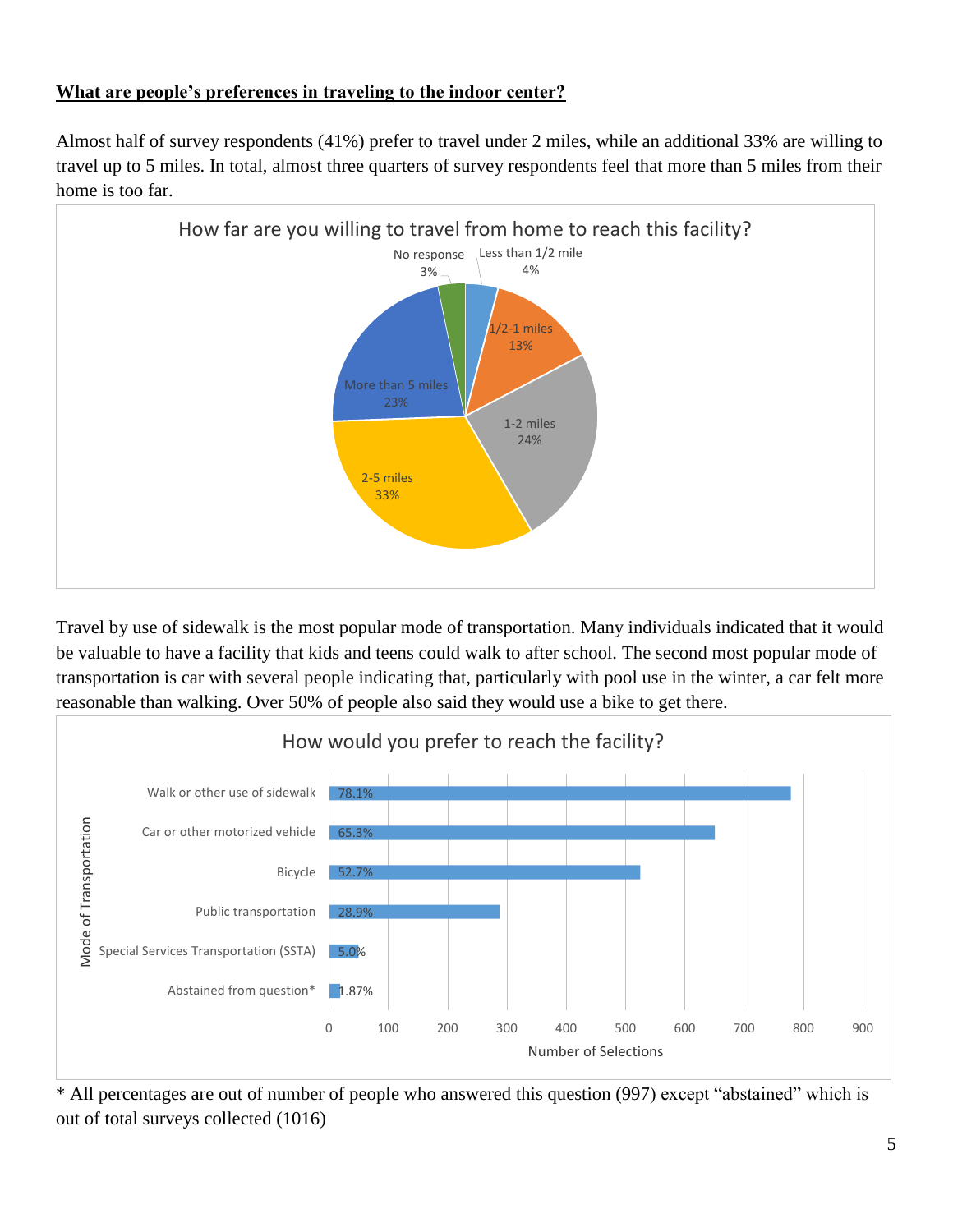#### **How many support this effort?**

Just about 87% of survey respondents believe that Montpelier needs a facility like this for the community.

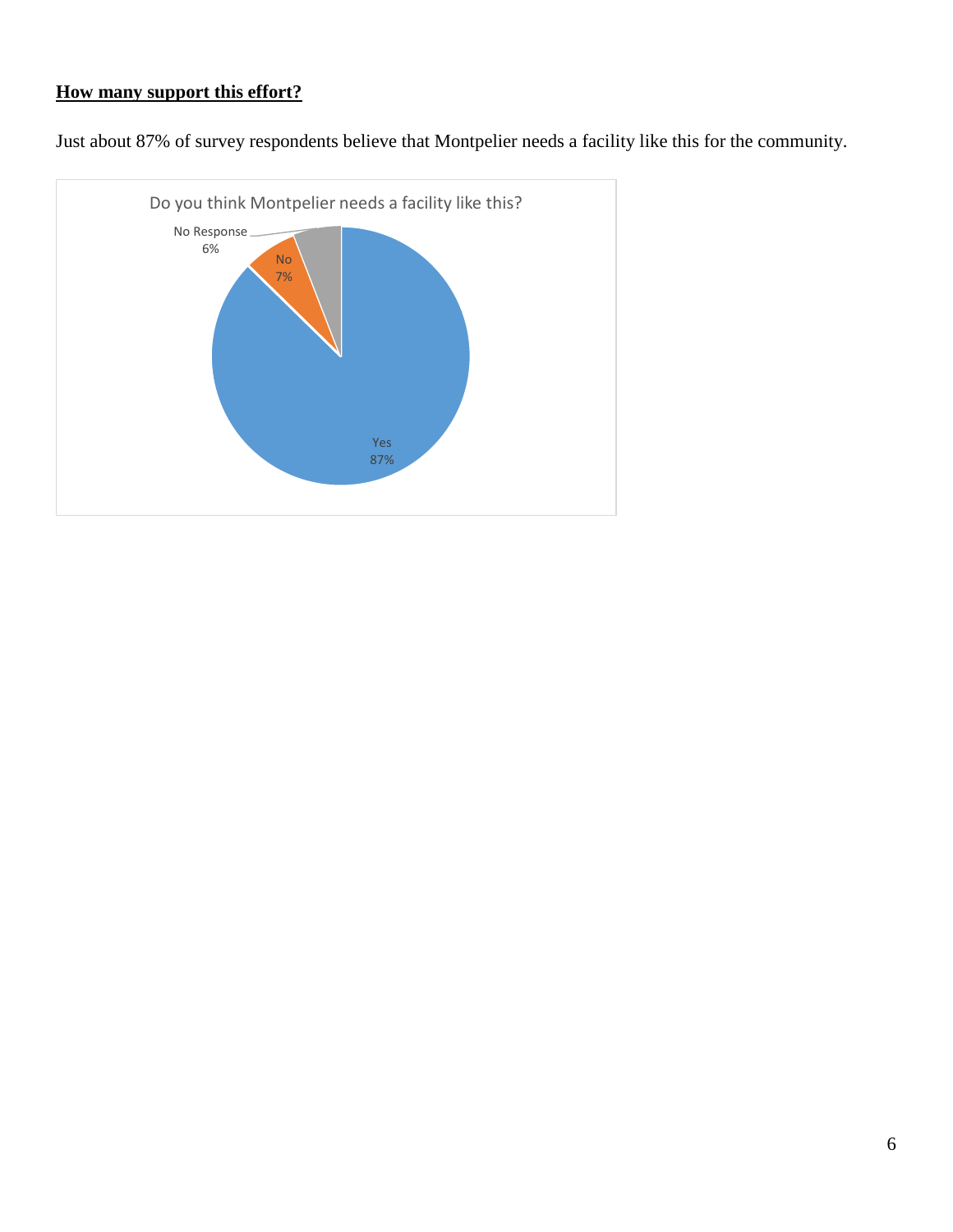## **Who uses the current public recreational facility and how do they use it?**

A majority of survey respondents (55%) have not used the Barre St. Recreational facility in the last year. Some complained that it was too dingy, or didn't have clean and accessible changing rooms. Others admitted that they didn't even know it existed. A few specified that they used it more when their children were young, but hadn't used it in the past year.



For those who have used the Barre St. facility, it was overwhelmingly for access to the basketball hoops. About 108 people explicitly mentioned basketball (whether for girls, adults, or just open gym pick up) as their key reason for visiting the site while another 71 said they enjoyed using the "open gym" (which we interpreted as basketball). Little sprouts programming and birthday rentals were also popular responses.

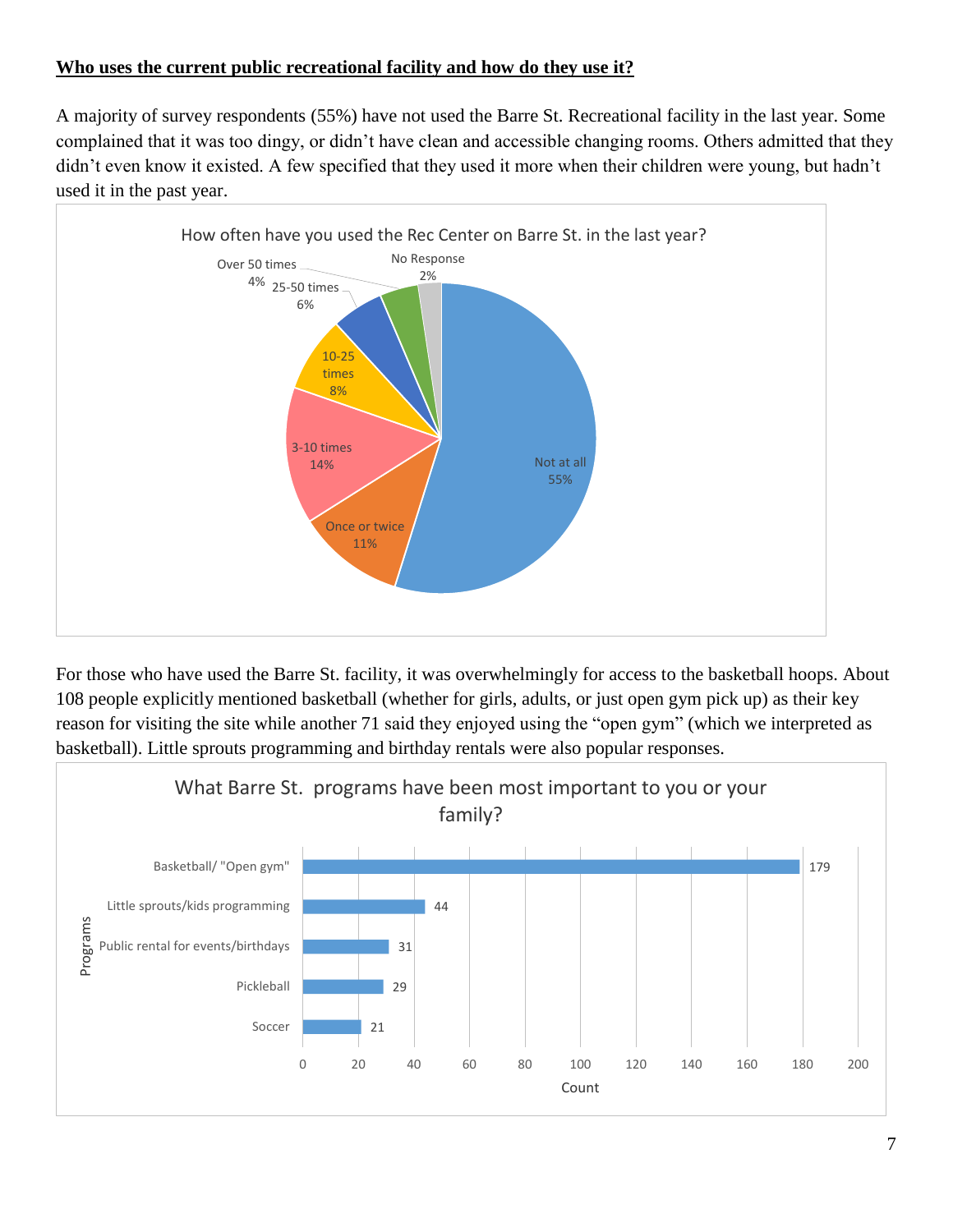#### **Key Citizen Comments, Concerns, and Questions**

Our survey concluded with open space to invite public comment and some citizens expressed key concerns that we think are important to address. Further explanation of, and our responses to, these issues can be found in our other post entitled "Questions and Answer on Key Citizen Concerns from Our November Survey," while below we provide a tally count of these types of comments. Please keep in mind this is our best guess given our interpretation of how comments were written.

| <b>Comment or Question Category</b>                                                              | Count |
|--------------------------------------------------------------------------------------------------|-------|
| Affordability for membership                                                                     | 23    |
| Upfront costs, who will pay, and impacts on taxes                                                | 11    |
| Distinguishing between wanting the facility and recognizing actual need for the facility in town | 15    |
| Developing a realistic facility that can be financially supported given the small size of        |       |
| Montpelier                                                                                       |       |
| Requests for a saltwater/low chemical pool                                                       |       |
| Identifying potential community collaborators                                                    | h     |
| Facility cleanliness, accessibility, and hours of operation                                      |       |
| Minimizing redundancy with what's already offered in town                                        |       |

Additionally, **over 70 people said thanks**, wished us good luck, or expressed enthusiasm for our efforts in their closing comments. Here's a sampling:

- *MIRA Rocks!*
- *Anything to make Montpelier more family/kid friendly. This is a fabulous idea, and I would pay to use this space!*
- *I truly feel this project would benefit the community as a whole! Thanks for the idea!*
- *I'm cheering for you.*

Thanks for all the support folks!